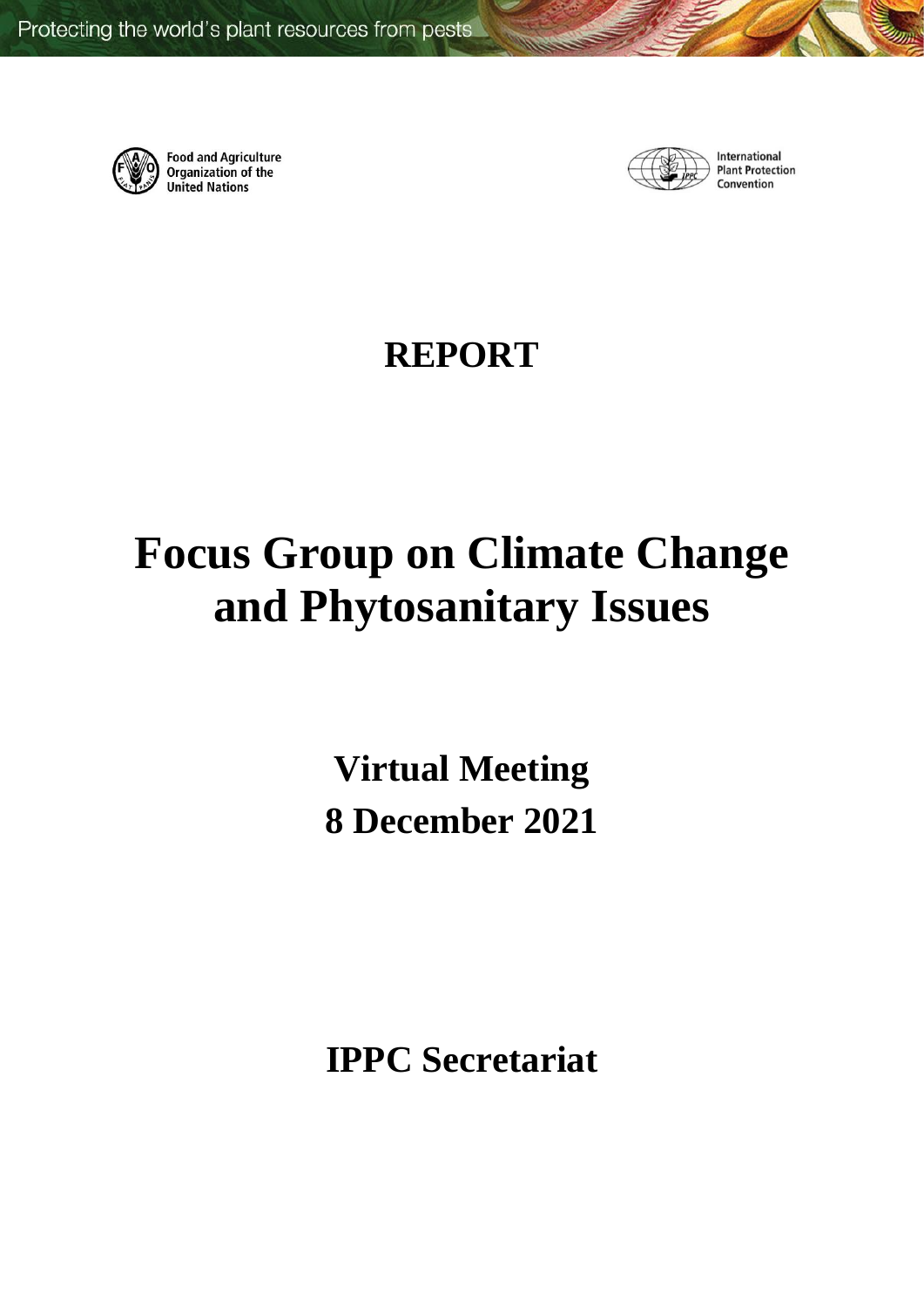Required citation:

IPPC Secretariat. 2021. *Report of the meeting of the Focus Group on Climate Change and Phytosanitary Issues, 8 December 2021.* Rome. Published by FAO on behalf of the Secretariat of the International Plant Protection Convention (IPPC).

The designations employed and the presentation of material in this information product do not imply the expression of any opinion whatsoever on the part of the Food and Agriculture Organization of the United Nations (FAO) concerning the legal or development status of any country, territory, city or area or of its authorities, or concerning the delimitation of its frontiers or boundaries. The mention of specific companies or products of manufacturers, whether or not these have been patented, does not imply that these have been endorsed or recommended by FAO in preference to others of a similar nature that are not mentioned. The views expressed in this information product are those of the author(s) and do not necessarily reflect the views or policies of FAO.

© FAO, 2021



Some rights reserved. This work is made available under the Creative Commons Attribution-NonCommercial-ShareAlike 3.0 IGO licence (CC BY-NC-SA 3.0 IGO; [https://creativecommons.org/licenses/by-nc-sa/3.0/igo/legalcode\)](https://creativecommons.org/licenses/by-nc-sa/3.0/igo/legalcode).

Under the terms of this licence, this work may be copied, redistributed and adapted for non-commercial purposes, provided that the work is appropriately cited. In any use of this work, there should be no suggestion that FAO endorses any specific organization, products or services. The use of the FAO logo is not permitted. If the work is adapted, then it must be licensed under the same or equivalent Creative Commons licence. If a translation of this work is created, it must include the following disclaimer along with the required citation: "This translation was not created by the Food and Agriculture Organization of the United Nations (FAO). FAO is not responsible for the content or accuracy of this translation. The original English edition shall be the authoritative edition."

Disputes arising under the licence that cannot be settled amicably will be resolved by mediation and arbitration as described in Article 8 of the licence except as otherwise provided herein. The applicable mediation rules will be the mediation rules of the World Intellectual Property Organizatio[n http://www.wipo.int/amc/en/mediation/rules](http://www.wipo.int/amc/en/mediation/rules) and any arbitration will be conducted in accordance with the Arbitration Rules of the United Nations Commission on International Trade Law (UNCITRAL).

**Third-party materials.** Users wishing to reuse material from this work that is attributed to a third party, such as tables, figures or images, are responsible for determining whether permission is needed for that reuse and for obtaining permission from the copyright holder. The risk of claims resulting from infringement of any third-party-owned component in the work rests solely with the user.

**Sales, rights and licensing**. FAO information products are available on the FAO website [\(http://www.fao.org/publications\)](http://www.fao.org/publications) and can be purchased through [publications-sales@fao.org.](mailto:publications-sales@fao.org) Requests for commercial use should be submitted via: [www.fao.org/contact-us/licence-request.](http://www.fao.org/contact-us/licence-request) Queries regarding rights and licensing should be submitted to[: copyright@fao.org.](mailto:copyright@fao.org)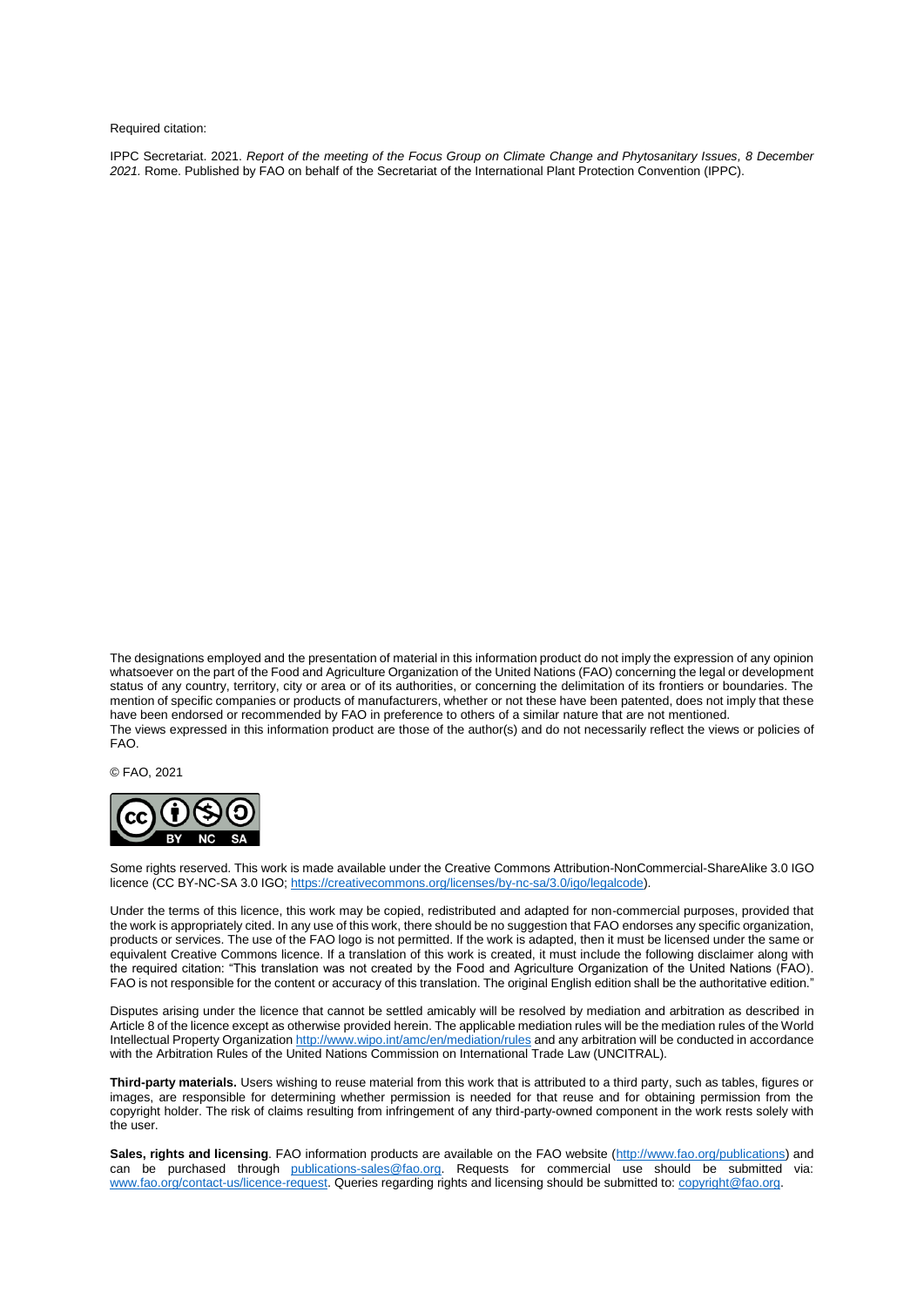## **CONTENTS**

| 1. |     |                                                                                   |  |
|----|-----|-----------------------------------------------------------------------------------|--|
| 2. |     |                                                                                   |  |
|    | 2.1 |                                                                                   |  |
|    | 2.2 |                                                                                   |  |
| 3. |     |                                                                                   |  |
|    | 3.1 |                                                                                   |  |
|    | 3.2 |                                                                                   |  |
| 4. |     |                                                                                   |  |
|    | 4.1 | Draft action plan for the "Assessment and management of climate change impacts on |  |
| 5. |     |                                                                                   |  |
| 6. |     |                                                                                   |  |
| 7. |     |                                                                                   |  |
|    |     |                                                                                   |  |
|    |     |                                                                                   |  |
|    |     |                                                                                   |  |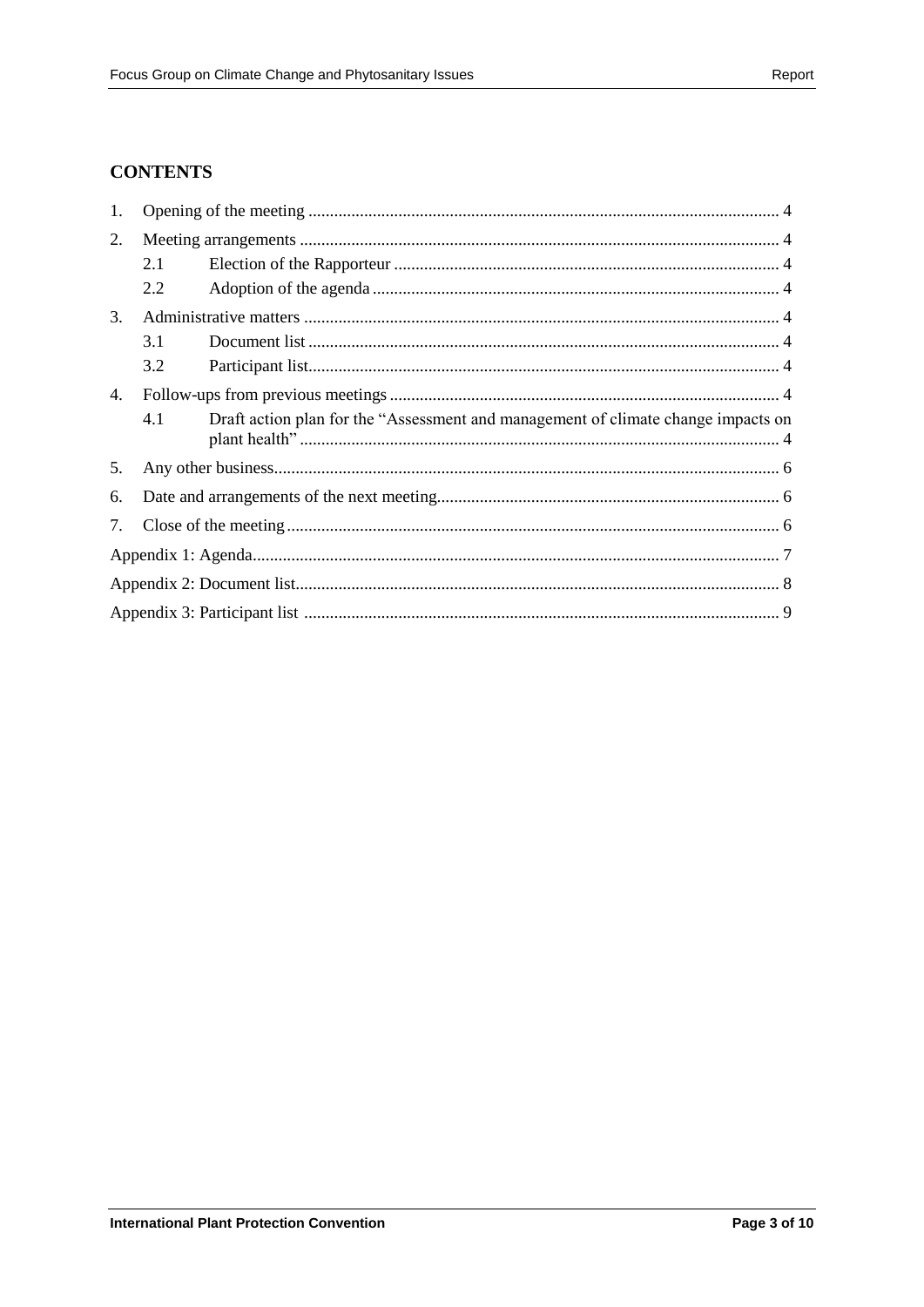#### <span id="page-3-0"></span>**1. Opening of the meeting**

*[1]* The IPPC Secretariat (Secretariat) opened the meeting and welcomed all participants.

#### <span id="page-3-1"></span>**2. Meeting arrangements**

#### <span id="page-3-2"></span>**2.1 Election of the Rapporteur**

*[2]* FG-CCPI participants elected Mr Dominic EYRE as Rapporteur of the meeting.

#### <span id="page-3-3"></span>**2.2 Adoption of the agenda**

*[3]* FG-CCPI members adopted the agenda as presented in Appendix 1 to the present report.

#### <span id="page-3-4"></span>**3. Administrative matters**

#### <span id="page-3-5"></span>**3.1 Document list**

*[4]* FG-CCPI members took note of the documents on the document list as presented in Appendix 2.

#### <span id="page-3-6"></span>**3.2 Participant list**

- *[5]* The Secretariat introduced the participant list (Appendix 3). The Secretariat noted that Mr Adel JAMAZI, Ms Hannah SERWAA AKOTO NUAMAH, Mr Godfrey Pasurai CHIKWENHERE, Mr Josef SETTELE and Ms Marica GATT were not available to attend the meeting.
- *[6]* The Secretariat invited the participants to notify the Secretariat if any changes were needed to the information on the participant list.
- *[7]* The Chairperson acknowledged the commitment of FG-CCPI members who were participating in meetings outside of normal working hours in their time zone and appreciated their dedication.
- *[8]* The Secretariat said that it had received a nomination from the Near East and North Africa Region for a new member to FG-CCPI, which would be put forward for consideration to the Commission on Phytosanitary Measures (CPM) Bureau at its forthcoming meeting.
- *[9]* The Secretariat said that it would put out another call for experts in order to have climate change expertise represented in FG-CCPI.

#### <span id="page-3-7"></span>**4. Follow-ups from previous meetings**

#### <span id="page-3-8"></span>**4.1 Draft action plan for the "Assessment and management of climate change impacts on plant health"**

- *[10]* The Chairperson presented the draft action plan for the "Assessment and management of climate change impacts on plant health" for the group's consideration and said that the present meeting represented the opportunity to review and finalize the plan before it was submitted to the CPM Bureau for its consideration.
- *[11]* The Secretariat said that it would not be possible to present the draft action plan to the CPM Bureau at its December meeting because of the meeting's very full agenda. Consideration of the draft action plan would be deferred to the CPM Bureau meeting in January 2022. The draft would then be submitted for consideration at CPM-16 in April 2022. The deadline to submit documents for CPM consideration was 24 January 2022 in order to allow sufficient time for documents to be translated and distributed. Should there be substantive feedback from the CPM Bureau, the Chairperson asked that sufficient time be allowed to make necessary revisions before the document were submitted for the 24 January 2022 deadline.
- *[12]* The Chairperson said that a main area of concern from the CPM Bureau might be the number of activities contained in the draft action plan; it would thus be important to be mindful of the resourcing required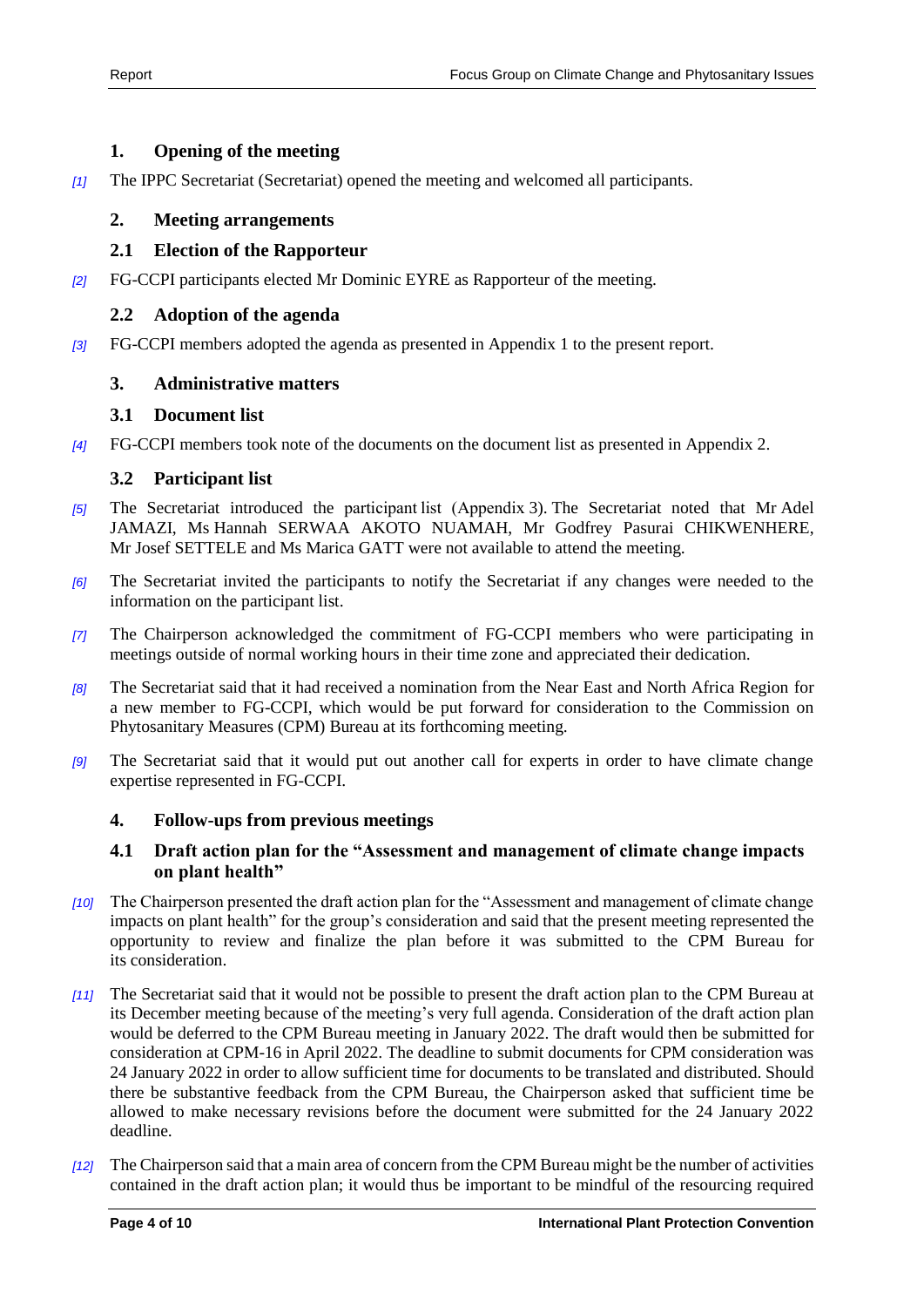for activities. If no resourcing was indicated for planned activities, the CPM Bureau might be disinclined to endorse the plan. It would be important for FG-CCPI to underscore the fact that the draft action plan was designed to tap into existing resources, such as the Fall Armyworm Technical Working Group and various regional initiatives.

- *[13]* The Chairperson said that countries were often keen to approve actions they felt were beneficial, but did not always follow through with funding or resources to support the plan. That led to situations where action items could not be delivered, and thus spurred CPM to be more strategic in its endorsements. As a consequence, FG-CCPI could expect that the CPM Bureau may ask that the draft action plan be more streamlined with fewer activities. The Chairperson nevertheless said that they were confident FG-CCPI could deliver on the draft action plan, as many of its planned activities and initiatives were already in progress.
- *[14]* The Chairperson encouraged members to advocate for the draft action plan within their national plant protection organizations (NPPOs) and regional plant protection organizations (RPPOs).
- *[15]* The Secretariat noted that work on climate change was one of the Strategic Framework 2020–2030 development agenda items and that it would be beneficial for FG-CCPI to work in coordination with the Focus Group on Strategic Framework 2020–2030 Development Agenda Items (FG-SFDAI) to consider issues of budgeting, actions to undertake, etc. The Chairperson said that there were many opportunities for collaboration and coordination with other groups as well, including the Focus Group on Strengthening pest outbreak alert and response systems and the Fall Armyworm Technical Working Group. It would be beneficial to demonstrate in the draft action plan that proposed actions complemented and coordinated with the work of other groups and did not compete for funds or resources.
- *[16]* One member asked if there would be an assessment at the end of the FG-CCPI mandate to determine how effective the group had been in delivering on its stated aims. The Secretariat said that there was not at present a mandatory review process. FG-SFDAI was currently in the process of devising a monitoring an evaluation system for the development agenda items. In cooperation with FG-SFDAI, key performance indicators could be developed to measure the impact of FG-CCPI activities. It is possible that the CPM Bureau might look more favourably on the draft action plan if it contained monitoring and evaluation processes.
- *[17]* As the group reviewed and revised the draft action plan items, the Chairperson said that it would be important to be specific about what FG-CCPI wanted to deliver and what its role would be in delivering on those actions. The Chairperson also encouraged participants to identify complementary actions that could be shared among the activities in the draft action plan.
- *[18]* An Implementation and Review Support System (IRSS) study could be very beneficial to informing the work of FG-CCPI, although an IRSS was resource-intensive and needed to be carefully designed in order to elicit useful responses.
- *[19]* In discussions on activities for predictive modelling, the Chairperson said that it would be important to use language that indicated transparency and objectivity, and recommended out of a suite of systems and models those that could be appropriate for various countries and regions with different levels of technical expertise.
- *[20]* The Chairperson noted that if CPM endorsed the action plan, the next step would be to delegate responsibilities in the plan to FG-CCPI members, and encouraged participants to consider what actions they might like to lead and where their expertise would be of most benefit.
- *[21]* The Secretariat said that the Technical Consultation among Regional Plant Protection Organizations (TC-RPPO) had invited FG-CCPI to present its draft action plan at its forthcoming meeting on 3 February 2022. The Chairperson said that would represent a good advocacy opportunity to get support for the plan ahead of CPM-16 (2022).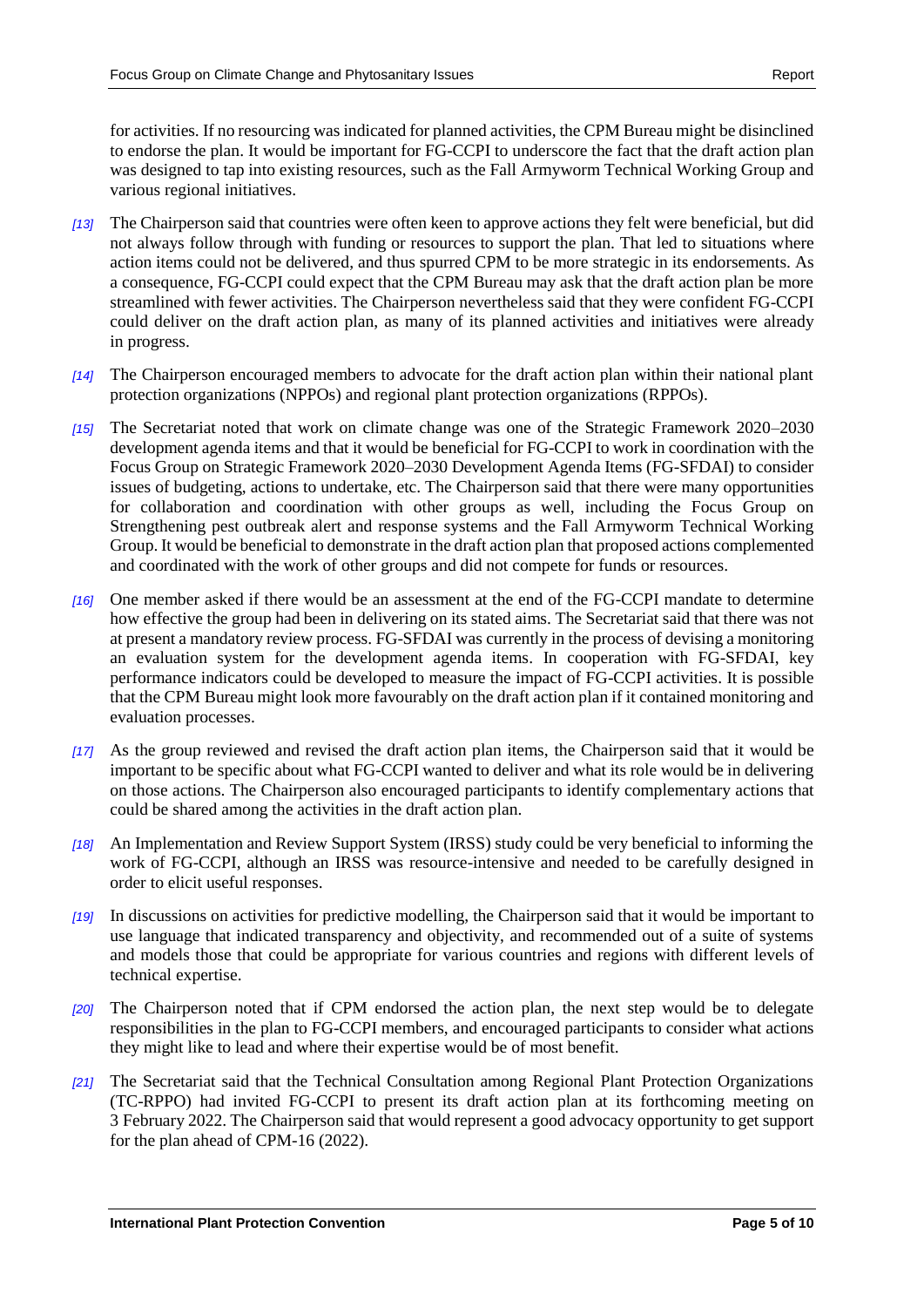*[22] It was agreed that the Chairperson would present the draft action plan at the forthcoming meeting of TC-RPPO on 3 February 2022.*

#### <span id="page-5-0"></span>**5. Any other business**

*[23]* One member said that they were working on communication and advocacy materials for farmers on climate change and phytosanitary issues, which could be contributed as a resource to the FG-CCPI web page. One member said that their organization was currently developing a system for capacity-building in climate change issues and allowed for future modelling of climate-change impacts. One member noted that a bark beetle had been found in their country, and it was believed that extreme weather events facilitated its spread into new areas. The Chairperson noted that a topic on the safe provision of food and other humanitarian aid was not progressed by the Task Force on Topics (TFT), and that a new group was being established to work on the topic, which had links to the work of FG-CCPI, as noted in the action plan. One member said that FG-CCPI might wish to explore the benefits of seasonal forecasts and the advocacy role FG-CCPI could play in disseminating that data.

#### <span id="page-5-1"></span>**6. Date and arrangements of the next meeting**

*[24]* FG-CCPI member agreed to hold the forthcoming virtual meeting on 9 February 2021 at 11:30 to 13:30 CET.

#### <span id="page-5-2"></span>**7. Close of the meeting**

*[25]* The Chairperson thanked the participants for their contributions and wished everyone a happy year-end holiday. The Secretariat closed the meeting.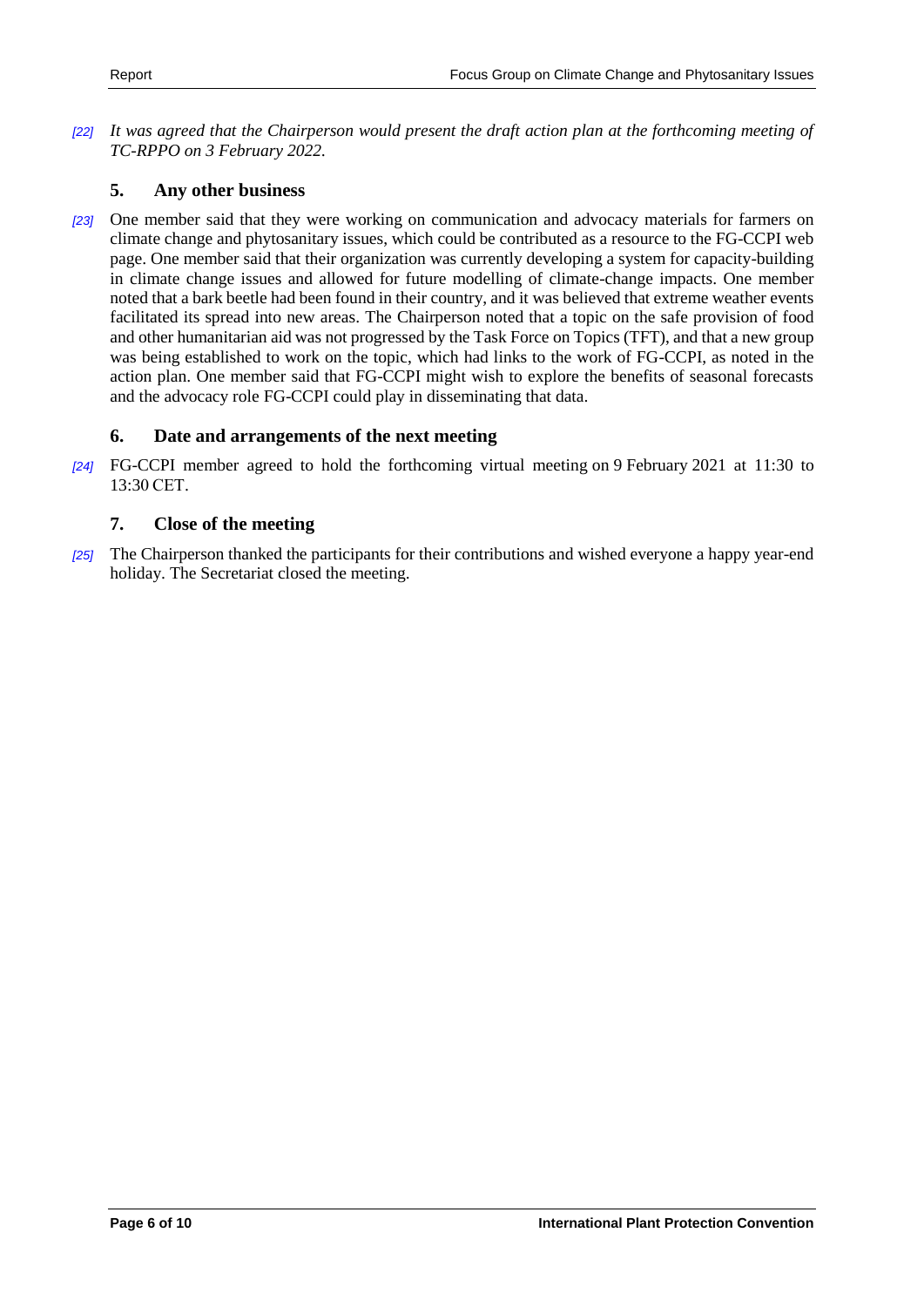# <span id="page-6-0"></span>**Appendix 1: Agenda**

#### **COMMISSION ON PHYTOSANITARY MEASURES FOCUS GROUP ON CLIMATE CHANGE AND PHYTOSANITARY ISSUES VIRTUAL MEETING**

| <b>Agenda Item</b> |                                                                                                        | <b>Document No.</b> | <b>Presenter</b>                                                       |
|--------------------|--------------------------------------------------------------------------------------------------------|---------------------|------------------------------------------------------------------------|
| 1.                 | Opening of the meeting                                                                                 |                     | <b>IPPC Secretariat</b><br><b>Christopher DALE</b><br>(FG Chairperson) |
| 2.                 | <b>Meeting arrangements</b>                                                                            |                     |                                                                        |
| 2.1                | Election of the Rapporteur                                                                             |                     | Chairperson                                                            |
| 2.2                | Adoption of the agenda                                                                                 | 01_FG_CCPI_2021_Dec | Chairperson                                                            |
| 3.                 | <b>Administrative matters</b>                                                                          |                     |                                                                        |
| 3.1                | Document list                                                                                          | 02_FG_CCPI_2021_Dec | Erika MANGILI                                                          |
| 3.2                | Participant list                                                                                       | 03 FG_CCPI_2021_Dec | Erika MANGILI                                                          |
| 4.                 | Follow-ups from previous meetings                                                                      |                     |                                                                        |
| 4.1                | Draft action plan for the "Assessment"<br>and management of climate change<br>impacts on plant health" | 04_FG_CCPI_2021_Dec | FG members                                                             |
| 5.                 | Any other business                                                                                     |                     | Chairperson                                                            |
| 6.                 | Date and arrangement of the next meeting                                                               |                     | Secretariat / Chairperson                                              |
| 7.                 | Close of the meeting                                                                                   |                     | Chairperson                                                            |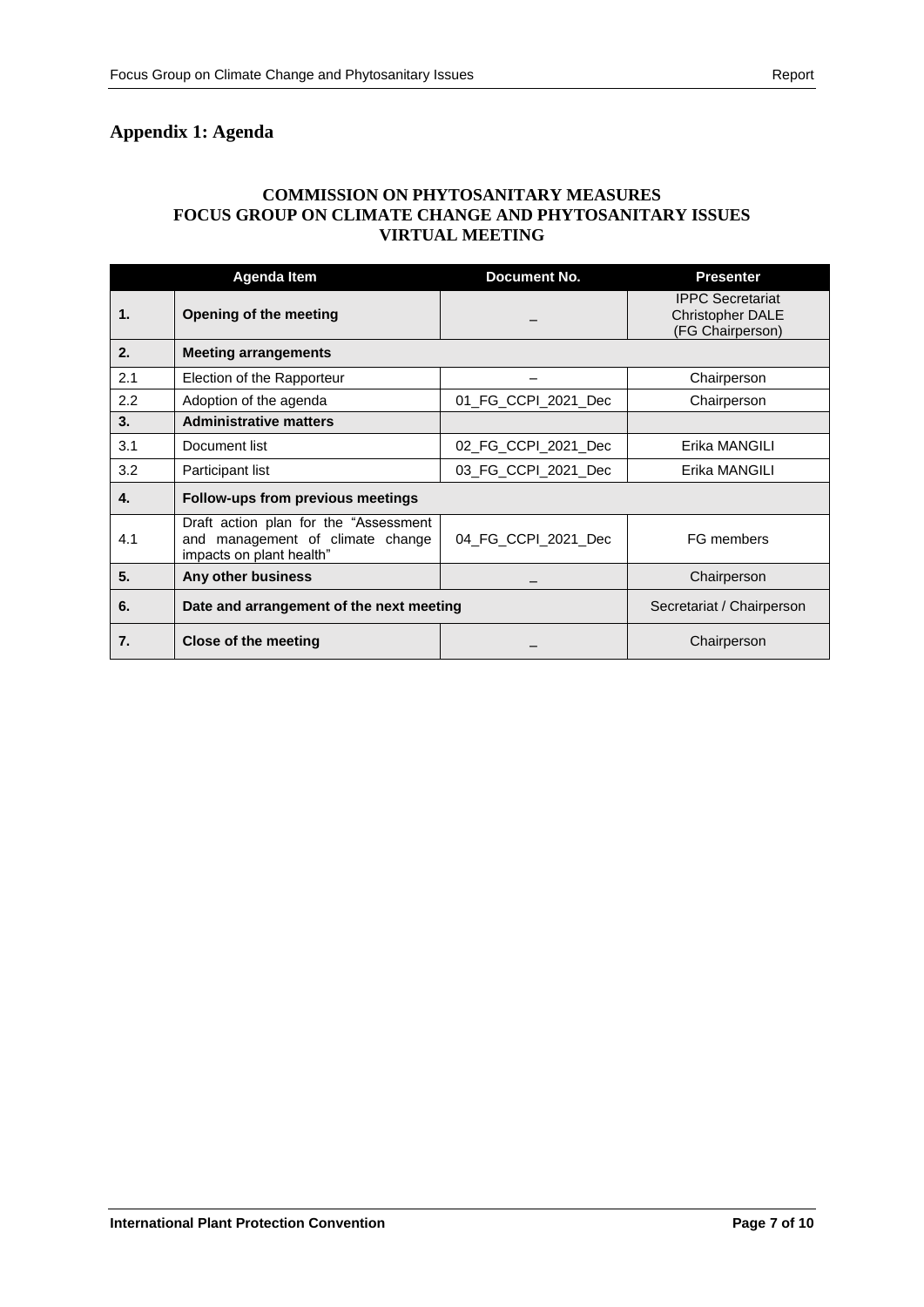# <span id="page-7-0"></span>**Appendix 2: Document list**

| <b>DOCUMENT NO.</b>             | <b>AGENDA</b><br><b>ITEM</b> | <b>DOCUMENT TITLE</b>                                                                                 | <b>DATE POSTED</b><br><b>DISTRIBUTED</b> |  |
|---------------------------------|------------------------------|-------------------------------------------------------------------------------------------------------|------------------------------------------|--|
| <b>Administrative Documents</b> |                              |                                                                                                       |                                          |  |
| 01 FG CCPI 2021 Dec             | 2.2                          | Provisional agenda                                                                                    | 2021-11-29                               |  |
| 02 FG CCPI 2021 Dec             | 3.1                          | Document list                                                                                         | 2021-11-29                               |  |
| 03 FG CCPI 2021 Dec             | 3.2                          | Participant list                                                                                      | 2021-11-29                               |  |
| 04 FG CCPI 2021 Dec             | 4.1                          | Draft action plan for the "Assessment and<br>management of climate change impacts on plant<br>health" | 2021-11-29                               |  |

| <b>Background documents</b>                                                                                                          | Agenda item              |
|--------------------------------------------------------------------------------------------------------------------------------------|--------------------------|
| 2021–2023 Action Plan for the Implementation of the FAO Strategy on Mainstreaming<br><b>Biodiversity across Agricultural Sectors</b> | $\overline{\phantom{0}}$ |
| The FAO Action Plan on Antimicrobial Resistance 2016-2020                                                                            |                          |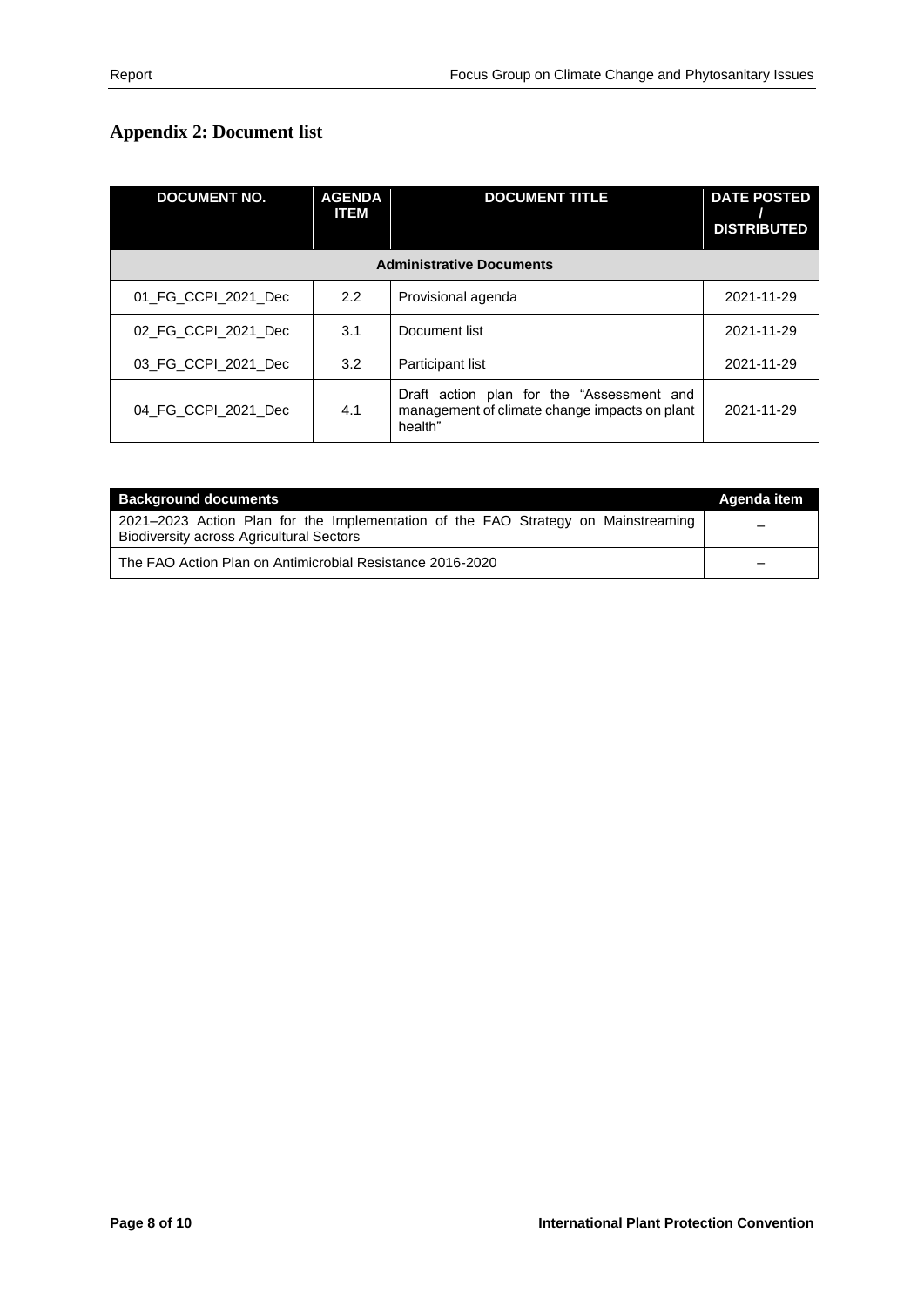# <span id="page-8-0"></span>**Appendix 3: Participant list**

| Organization                                                       | Name, Organization, Address,<br><b>Telephone</b>                                                                                                                                                                   | e-mail account                             |  |
|--------------------------------------------------------------------|--------------------------------------------------------------------------------------------------------------------------------------------------------------------------------------------------------------------|--------------------------------------------|--|
| <b>FG-CCPI members</b>                                             |                                                                                                                                                                                                                    |                                            |  |
|                                                                    | Mr Adel JAMAZI                                                                                                                                                                                                     |                                            |  |
| NPPO of Tunisia                                                    | Director, Plant Protection<br>Ministry of Agriculture<br>Bizerte, Tunisia                                                                                                                                          | adeljemmazi@yahoo.fr                       |  |
|                                                                    | Ms Hannah SERWAA AKOTO NUAMAH                                                                                                                                                                                      |                                            |  |
| NPPO of Ghana                                                      | Assistant Director, Plant Protection and<br>Regulatory Services Directorate,<br>Ministry of Food and Agriculture<br>Accra, Ghana                                                                                   | hsnuamah@gmail.com<br>hsakoto@st.ug.edu.gh |  |
|                                                                    | Mr Dominic EYRE                                                                                                                                                                                                    |                                            |  |
| NPPO of United Kingdom of<br>Great Britain and<br>Northern Ireland | Senior Plant Health Scientist<br>Department for Environment, Farming and<br>Rural Affairs, York, United Kingdom of Great<br>Britain and Northern Ireland                                                           | dominic.eyre@defra.gov.uk                  |  |
|                                                                    | Mr Runzhi ZHANG                                                                                                                                                                                                    |                                            |  |
| NPPO of China                                                      | Professor, Institute of Zoology<br>Chinese Academy of Sciences<br>Beijing, China                                                                                                                                   | zhangrz@ioz.ac.cn                          |  |
|                                                                    | Ms Karen CASTRO                                                                                                                                                                                                    |                                            |  |
| NPPO of Canada                                                     | Senior Risk Assessor - Botany<br>Canadian Food Inspection Agency<br>Ottawa, Canada                                                                                                                                 | Karen.Castro@inspection.gc.ca              |  |
|                                                                    | Mr Glenn FOWLER                                                                                                                                                                                                    |                                            |  |
| NPPO of the United States<br>of America                            | <b>Risk Analyst</b><br>USDA APHIS Plant Protection and<br>Quarantine<br>Sacramento, United States of America                                                                                                       | glenn.fowler@usda.gov                      |  |
|                                                                    | Ms Victoria LAMB                                                                                                                                                                                                   |                                            |  |
| NPPO of New Zealand                                                | Co-Lead, HE Waka Eke Noa Climate Change<br>Programme Extension<br>Ministry for Primary Industries<br>Wellington, New Zealand                                                                                       | Victoria.Lamb@mpi.govt.nz                  |  |
|                                                                    | Mr Christopher DALE                                                                                                                                                                                                |                                            |  |
| NPPO of Australia<br>Chairperson                                   | <b>Biosecurity Specialist</b><br>Agricultural Development and Food Security<br>Department of Foreign Affairs and Trade<br>Climate Integration and Programming Branch<br>Climate Change and Sustainability Division | Chris.Dale@agriculture.gov.au              |  |
| NPPO of Argentina                                                  | Mr Pablo CORTESE<br>Director of Strategic Phytosanitary<br>Information<br>Servicio Nacional de Sanidad y Calidad<br>Agroalimentaria (SENASA)<br>Buenos Aires, Argentina                                            | pcortese@senasa.gob.ar                     |  |

A check  $(\checkmark)$  in column 1 indicates confirmed attendance at the meeting.